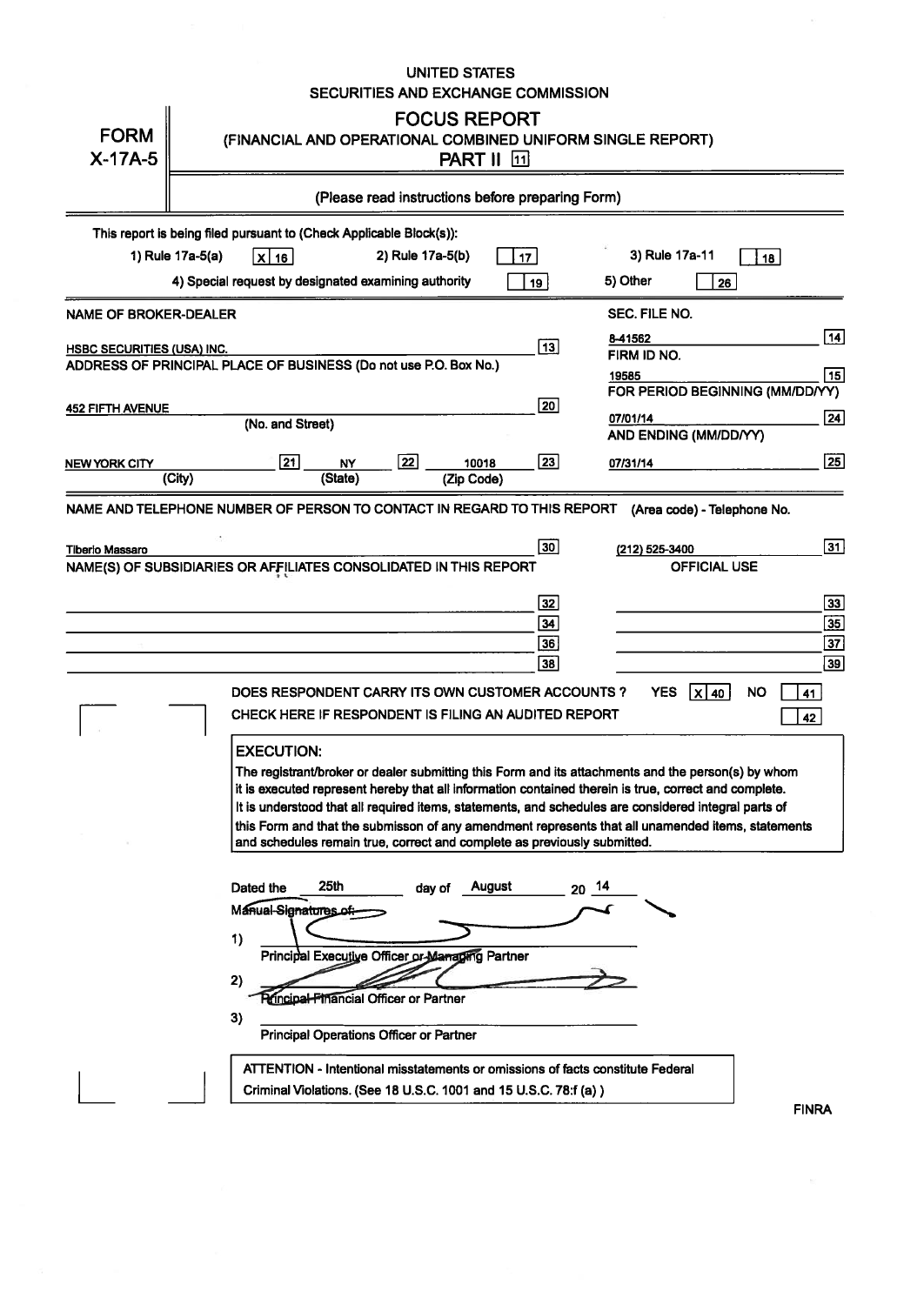### SUPPLEMENT TO FINANCIAL AND OPERATIONAL COMBINED UNIFORM SINGLE REPORT PART II

BROKER OR DEALER

HSBC SECURITIES (USA) INC.

 $07/31/14$ 

as of

## STATEMENT OF SEGREGATION REQUIREMENTS AND FUNDS IN SEGREGATION FOR CUSTOMERS TRADING ON U.S. COMMODITY EXCHANGES

| SEGREGATION REQUIREMENTS (Section 4d(2) of the CEAct)                                       |                    |                       |          |
|---------------------------------------------------------------------------------------------|--------------------|-----------------------|----------|
| 1. Net ledger balance                                                                       |                    |                       |          |
| A. Cash                                                                                     | \$                 | 278,517,533 7010      |          |
| B. Securities (at market)                                                                   |                    | 606,694,507 7020      |          |
| 2. Net unrealized profit (loss) in open futures contracts traded on a contract market       |                    | 51,638,224 7030       |          |
| 3. Exchange traded options                                                                  |                    |                       |          |
| A. Add market value of open option contracts purchased on a contract market                 |                    | 107,163,065 7032      |          |
| B. Deduct market value of open option contracts granted (sold) on a contract market         |                    | 12,675,085) 7033      |          |
| 4. Net equity (deficit) (add lines 1, 2, and 3)                                             |                    | 1,031,338,244 7040    |          |
| 5. Accounts liquidating to a deficit and accounts with debit balances                       |                    |                       |          |
| - gross amount                                                                              | 7045<br>47,757,580 |                       |          |
|                                                                                             |                    |                       |          |
| Less: amount offset by customer owned securities                                            | 47,757,580) 7047   |                       | ∩ 17050  |
| 6. Amount required to be segregated (add lines 4 and 5)                                     | \$                 | 1,031,338,244         | 7060     |
| FUNDS IN SEGREGATED ACCOUNTS                                                                |                    |                       |          |
| 7. Deposited in segregated funds bank accounts                                              |                    |                       |          |
| A. Cash                                                                                     |                    | 11,221,265            | 7070     |
| B. Securities representing investments of customers' funds (at market)                      |                    | $\Omega$              | 7080     |
| C. Securities held for particular customers or option customers in lieu of cash (at market) |                    | 84,522,627            | 7090     |
| 8. Margins on deposit with derivatives clearing organizations of contract markets           |                    |                       |          |
| A. Cash                                                                                     | \$                 | 179,005,362 7100      |          |
| B. Securities representing investments of customers' funds (at market)                      |                    | 293,109,774 7110      |          |
| C. Securities held for particular customers or option customers in lieu of cash (at market) |                    | 522,171,880 7120      |          |
| 9. Net settlement from (to) derivatives clearing organizations of contract markets          |                    | $(27, 785, 004)$ 7130 |          |
| 10. Exchange traded options                                                                 |                    |                       |          |
| A. Value of open long option contracts                                                      |                    | 107,163,065 7132      |          |
| B. Value of open short option contracts                                                     |                    | 12,675,085 7133       |          |
| 11. Net equities with other FCMs                                                            |                    |                       |          |
| A. Net liquidating equity                                                                   |                    | 5,462,338 7140        |          |
| B. Securities representing investments of customers' funds (at market)                      |                    |                       | 7160     |
| C. Securities held for particular customers or option customers in lieu of cash (at market) |                    |                       | 7170     |
| 12. Segregated funds on hand (describe:                                                     |                    |                       | $0$ 7150 |
| 13. Total amount in segregation (add lines 7 through 12)                                    |                    | 1,162,196,222 7180    |          |
| 14. Excess (deficiency) funds in segregation (subtract line 6 from line 13)                 | \$                 | 130,857,978 7190      |          |
| 15. Management Target Amount for Excess funds in segregation                                | \$                 | 50,000,000 7194       |          |
| 16. Excess (deficiency) funds in segregation over (under) Management Target Amount Excess   | \$                 | 80,857,978 7198       |          |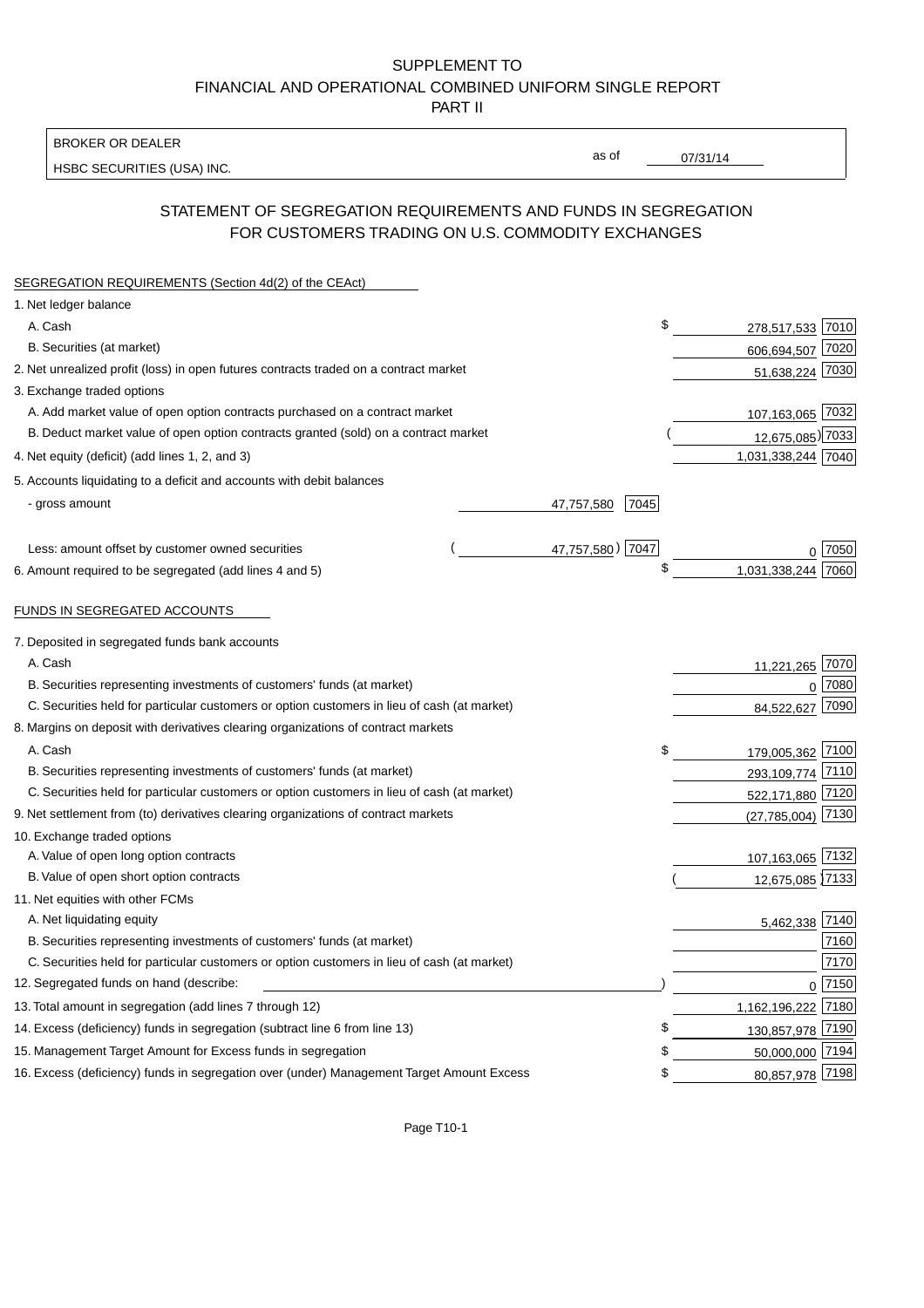# SUPPLEMENT TO FINANCIAL AND OPERATIONAL COMBINED UNIFORM SINGLE REPORT

PART II

|                                                                                      | .                                      |                                                                |                  |
|--------------------------------------------------------------------------------------|----------------------------------------|----------------------------------------------------------------|------------------|
| <b>BROKER OR DEALER</b>                                                              |                                        |                                                                |                  |
| HSBC SECURITIES (USA) INC.                                                           |                                        | as of<br>07/31/14                                              |                  |
|                                                                                      | FOR CUSTOMERS' DEALER OPTIONS ACCOUNTS | STATEMENT OF SEGREGATION REQUIREMENTS AND FUNDS IN SEGREGATION |                  |
| 1. Amount required to be segregated in accordance<br>with Commission regulation 32.6 |                                        | \$                                                             | 7200<br>0        |
|                                                                                      |                                        |                                                                |                  |
| 2. Funds in segregated accounts                                                      |                                        |                                                                |                  |
| A. Cash                                                                              | \$                                     | 7210<br>0                                                      |                  |
| B. Securities (at market)                                                            |                                        | 7220<br>$\Omega$                                               |                  |
| C. Total                                                                             |                                        |                                                                | 7230<br>$\Omega$ |
| 3. Excess (deficiency) funds in segregation                                          |                                        |                                                                |                  |
| (subtract line 2.C from line 1)                                                      |                                        |                                                                | 0 7240           |
|                                                                                      |                                        |                                                                |                  |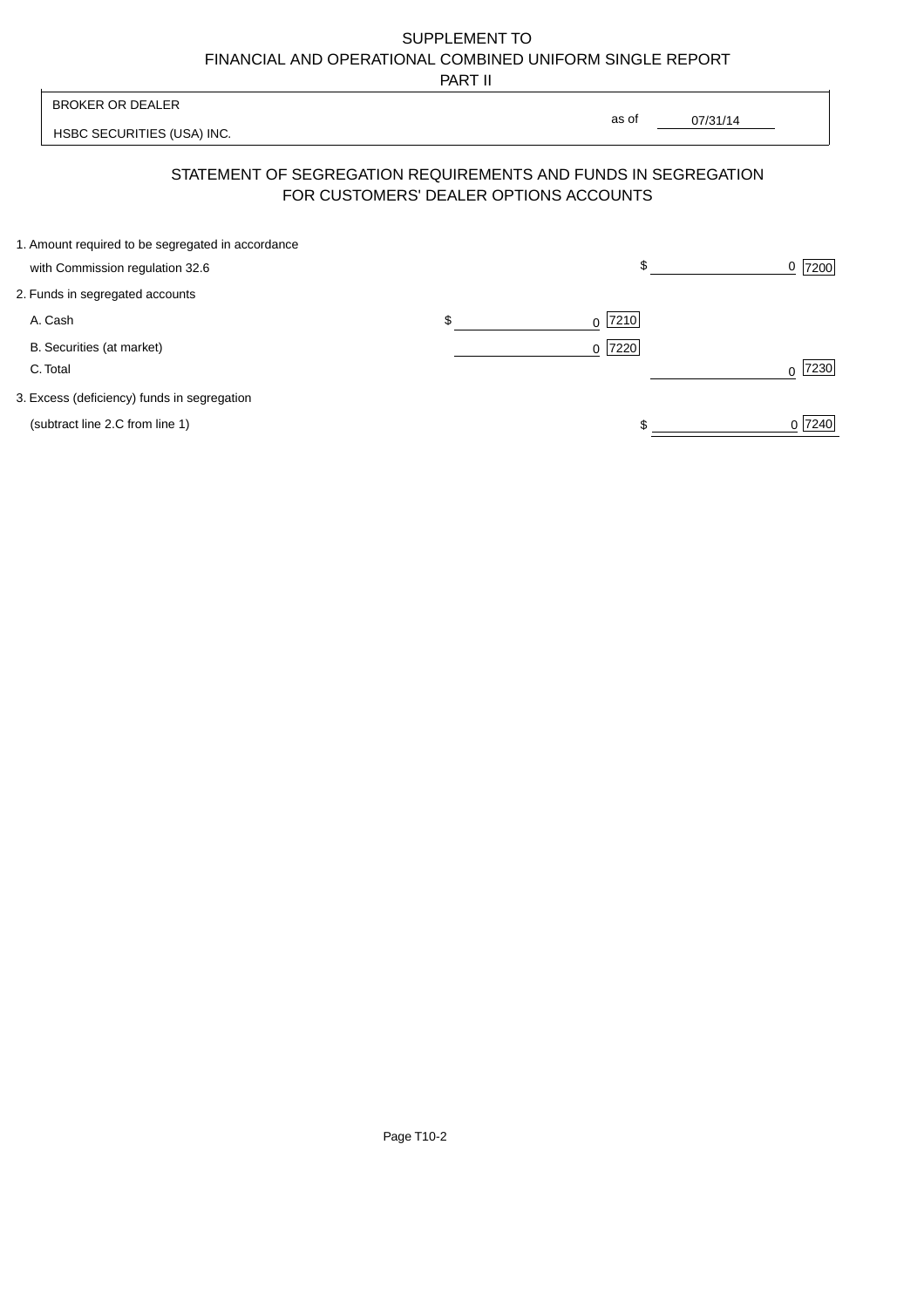SUPPLEMENT TO FINANCIAL AND OPERATIONAL COMBINED UNIFORM SINGLE REPORT

PART II

| <b>BROKER OR DEALER</b>    |       |          |
|----------------------------|-------|----------|
| HSBC SECURITIES (USA) INC. | as of | 07/31/14 |

### STATEMENT OF SECURED AMOUNTS AND FUNDS HELD IN SEPARATE ACCOUNTS PURSUANT TO COMMISSION REGULATION 30.7

#### FOREIGN FUTURES AND FOREIGN OPTIONS SECURED AMOUNTS

| Amount required to be set aside pursuant to law, rule or regulation of a foreign government<br>or a rule of a self-regulatory organization authorized thereunder | \$   | 0           | 7305 |
|------------------------------------------------------------------------------------------------------------------------------------------------------------------|------|-------------|------|
| 1. Net ledger balance - Foreign Futures and Foreign Option Trading - All Customers                                                                               |      |             |      |
| A. Cash                                                                                                                                                          | \$   | 88,130,167  | 7315 |
| B. Securities (at market)                                                                                                                                        |      | 27,802,249  | 7317 |
| 2. Net unrealized profit (loss) in open futures contracts traded on a foreign board of trade                                                                     |      | 3,000,827   | 7325 |
| 3. Exchange traded options                                                                                                                                       |      |             |      |
| A. Market value of open option contracts purchased on a foreign board of trade                                                                                   |      | 0           | 7335 |
| B. Market value of open contracts granted (sold) on a foreign board of trade                                                                                     |      |             | 7337 |
| 4. Net equity (deficit) (add lines 1.2. and 3.)                                                                                                                  | \$   | 118,933,243 | 7345 |
| 5. Accounts liquidating to a deficit and accounts with                                                                                                           |      |             |      |
| debit balances - gross amount<br>1,311,930                                                                                                                       | 7351 |             |      |
| 1,311,929) 7352<br>Less: amount offset by customer owned securities                                                                                              |      |             | 7354 |
| 6. Amount required to be set aside as the secured amount - Net Liquidating Equity Method (add lines 4 and 5)                                                     | \$   | 118,933,244 | 7355 |
| 7. Greater of amount required to be set aside pursuant to foreign jurisdiction (above) or line 6.                                                                |      | 118,933,244 | 7360 |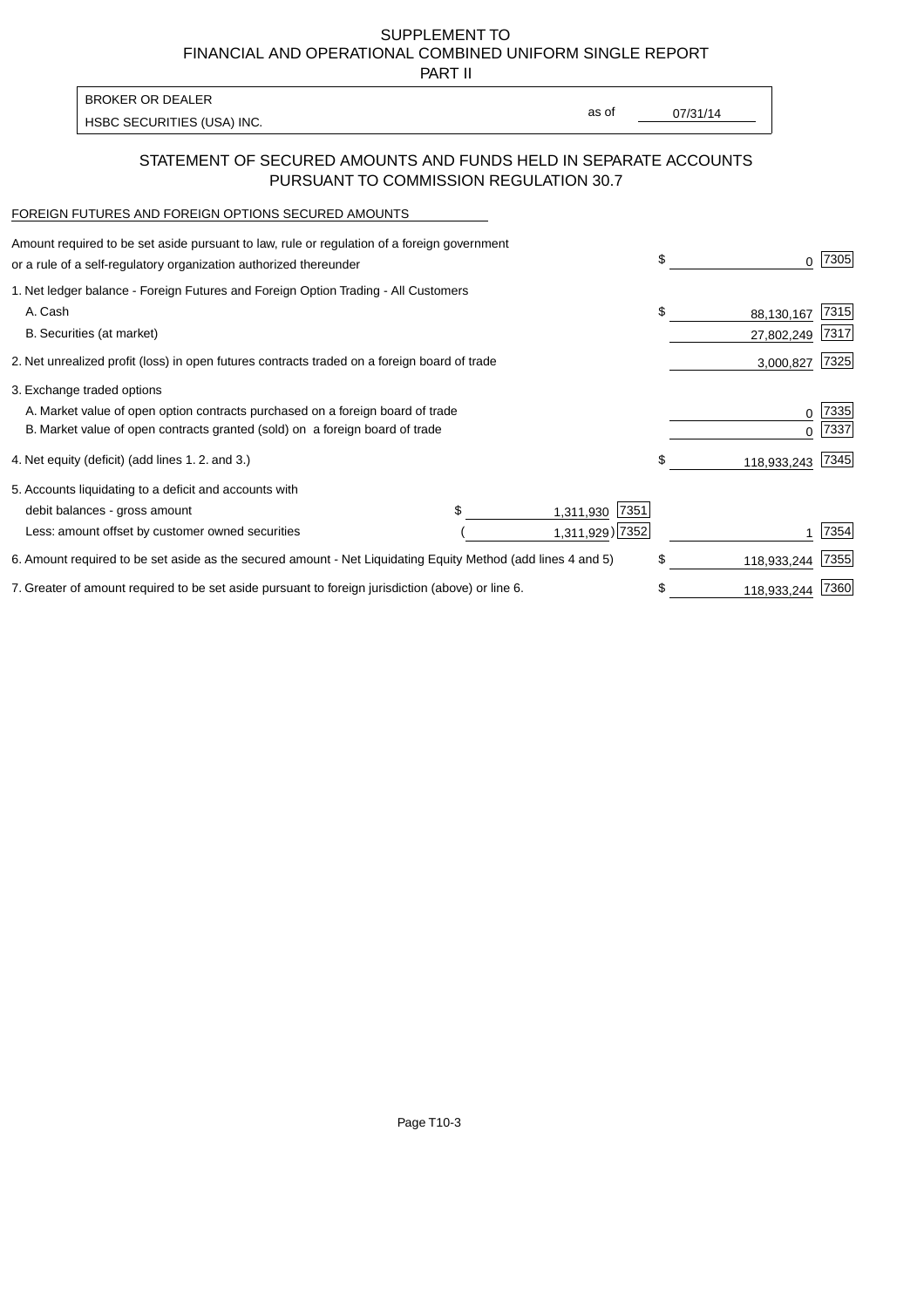### SUPPLEMENT TO

FINANCIAL AND OPERATIONAL COMBINED UNIFORM SINGLE REPORT

PART II

### BROKER OR DEALER

HSBC SECURITIES (USA) INC.

07/31/14 as of

## STATEMENT OF SECURED AMOUNTS AND FUNDS HELD IN SEPARATE ACCOUNTS PURSUANT TO COMMISSION REGULATION 30.7

#### FUNDS DEPOSITED IN SEPARATE REGULATION 30.7 ACCOUNTS

| 1. Cash in banks                                                                             |                  |
|----------------------------------------------------------------------------------------------|------------------|
| \$<br>A. Banks located in the United States<br>7500<br>67,691,282                            |                  |
| B. Other banks qualified under Regulation 30.7                                               |                  |
| 7510<br>$0$  7520  \$<br>Name(s):<br><b>HARRIS TRUST</b>                                     | 67,691,282 7530  |
| 2. Securities                                                                                |                  |
| \$<br>A. In safekeeping with banks located in the United States<br>63,302,249 7540           |                  |
| B. In safekeeping with other banks qualified under Regulation 30.7                           |                  |
| 7550<br>$0$ 7560<br>Name(s):<br><b>HARRIS TRUST</b>                                          | 63,302,249 7570  |
| 3. Equities with registered futures commission merchants                                     |                  |
| A. Cash<br>\$<br>$0$ 7580                                                                    |                  |
| <b>B.</b> Securities<br>$0$ 7590                                                             |                  |
| $0$ 7600<br>C. Unrealized gain (loss) on open futures contracts                              |                  |
| $0$ 7610<br>D. Value of long option contracts                                                |                  |
| $0$ ) 7615<br>E. Value of short option contracts                                             | 0 7620           |
| 4. Amounts held by clearing organizations of foreign boards of trade                         |                  |
| 7630<br>Name(s):                                                                             |                  |
| \$<br>A. Cash<br>7640                                                                        |                  |
| 7650<br><b>B.</b> Securities                                                                 |                  |
| C. Amount due to (from) clearing organizations - daily variation<br>7660                     |                  |
| D. Value of long option contracts<br>7670                                                    |                  |
| )7675<br>E. Value of short option contracts                                                  | 7680             |
| 5. Amounts held by members of foreign boards of trade                                        |                  |
| Name(s):<br>7690                                                                             |                  |
| \$<br>32,073,096 7700<br>A. Cash                                                             |                  |
| <b>B.</b> Securities<br>$0$ 7710                                                             |                  |
| C. Unrealized gain (loss) on open futures contracts<br>7720<br>3,000,827                     |                  |
| D. Value of long option contracts<br>$0$ 7730                                                |                  |
| $_0$ ) 7735<br>E. Value of short option contracts                                            | 35,073,923 7740  |
| 6. Amounts with other depositories designated by a foreign board of trade                    |                  |
| 7750<br>Name(s):                                                                             | $0^{7760}$       |
| 7. Segregated funds on hand (describe:                                                       | $0$ 7765         |
| 8. Total funds in separate section 30.7 accounts<br>\$                                       | 166,067,454 7770 |
| 9. Excess (deficiency) set Aside Funds for Secured Amount (subtract Line 7 Secured           |                  |
| Statement page T10-3 from Line 8)<br>\$                                                      | 47,134,210 7380  |
| \$<br>10. Management Target Amount for Excess funds in separate section 30.7 accounts        | 35,267,972 7780  |
| 11. Excess (deficiency) funds in separate 30.7 accounts over (under) Management Target<br>\$ | 11,866,238 7785  |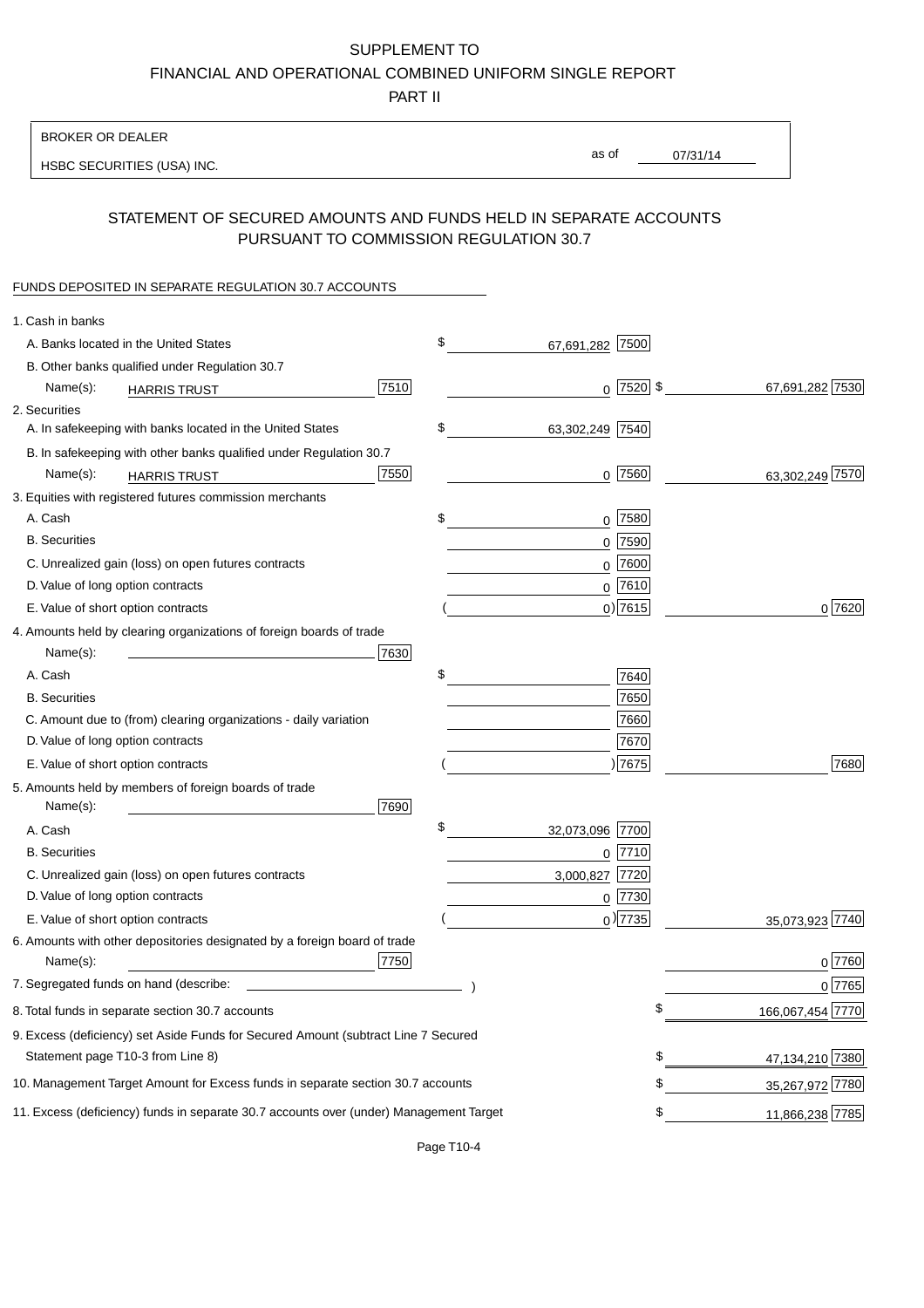#### SUPPLEMENT TO FINANCIAL AND OPERATIONAL COMBINED UNIFORM SINGLE REPORT PART II

HSBC SECURITIES (USA) INC. The contract of the contract of the contract of the contract of the contract of the contract of the contract of the contract of the contract of the contract of the contract of the contract of the BROKER OR DEALER

as of

### STATEMENT OF CLEARED SWAPS CUSTOMER SEGREGATION REQUIREMENTS AND FUNDS IN CLEARED SWAPS CUSTOMER ACCOUNTS UNDER 4D(F) OF THE CEA

| <b>Cleared Swaps Customer Requirements</b>                                                                  |                      |                          |
|-------------------------------------------------------------------------------------------------------------|----------------------|--------------------------|
| 1. Net ledger balance                                                                                       |                      |                          |
| A. Cash                                                                                                     |                      | \$<br>277,358,040 8500   |
| B. Securities (at market)                                                                                   |                      | 464,228,965 8510         |
| 2. Net unrealized profit (loss) in open cleared swaps                                                       |                      | 8520<br>(219, 209, 850)  |
| 3. Cleared swaps options                                                                                    |                      |                          |
| A. Market value of open cleared swaps option contracts purchased                                            |                      | $0^{8530}$               |
| B. Market value of open cleared swaps option contracts granted (sold)                                       |                      | 0 8540                   |
| 4. Net equity (deficit) (add lines 1, 2, and 3)                                                             |                      | \$<br>522,377,155 8550   |
| 5. Accounts liquidating to a deficit and accounts with                                                      |                      |                          |
| debit balances - gross amount                                                                               | 4,699,972 8560<br>\$ |                          |
| Less: amount offset by customer owned securities                                                            | 4,678,451) 8570      | 21,521 8580              |
| 6. Amount required to be segregated for cleared swaps customers (add lines 4 and 5)                         |                      | \$<br>522,398,676 8590   |
| Funds in Cleared Swaps Customer Segregated Accounts                                                         |                      |                          |
| 7. Deposited in cleared swaps customer segregated accounts at banks                                         |                      |                          |
| A. Cash                                                                                                     |                      | \$<br>8600<br>27,941,732 |
| B. Securities representing investments of cleared swaps customers' funds (at market)                        |                      | 0 8610                   |
| C. Securities held for particular cleared swaps customers in lieu of cash (at market)                       |                      | 11,259,419 8620          |
| 8. Margins on deposit with derivatives clearing organizations in cleared swaps customer segregated accounts |                      |                          |
| A. Cash                                                                                                     |                      | 48,808,447 8630          |
| B. Securities representing investments of cleared swaps customers' funds (at market)                        |                      | 25,000,000<br>8640       |
| C. Securities held for particular cleared swaps customers in lieu of cash (at market)                       |                      | 452,969,547 8650         |
| 9. Net settlement from (to) derivatives clearing organizations                                              |                      | 12,949,597 8660          |
| 10. Cleared swaps options                                                                                   |                      |                          |
| A. Value of open cleared swaps long option contracts                                                        |                      | $0^{8670}$               |
| B. Value of open cleared swaps short option contracts                                                       |                      | $0$ ) 8680               |
| 11. Net equities with other FCMs                                                                            |                      |                          |
| A. Net liquidating equity                                                                                   |                      | $0^{8690}$               |
| B. Securities representing investments of cleared swaps customers' funds (at market)                        |                      | $0 \frac{8700}{ }$       |
| C. Securities held for particular cleared swaps customers in lieu of cash (at market)                       |                      | 0 8710                   |
| 12. Cleared swaps customer funds on hand (describe: _                                                       |                      | $0 \;  8715 $            |
| 13. Total amount in cleared swaps customer segregation (add lines 7 through 12)                             |                      | 578,928,742 8720         |
| 14. Excess (deficiency) funds in cleared swaps customer segregation (subtract line 6 from line 13)          |                      | 56,530,066 8730          |
| 15. Management Target Amount for Excess funds in cleared swaps segregated accounts                          |                      | \$<br>30,000,000 8760    |
| 16. Excess (deficiency) funds in cleared swaps customer segregated accounts over                            |                      |                          |
| (under) Management Target Excess                                                                            |                      | \$<br>26,530,066 8770    |